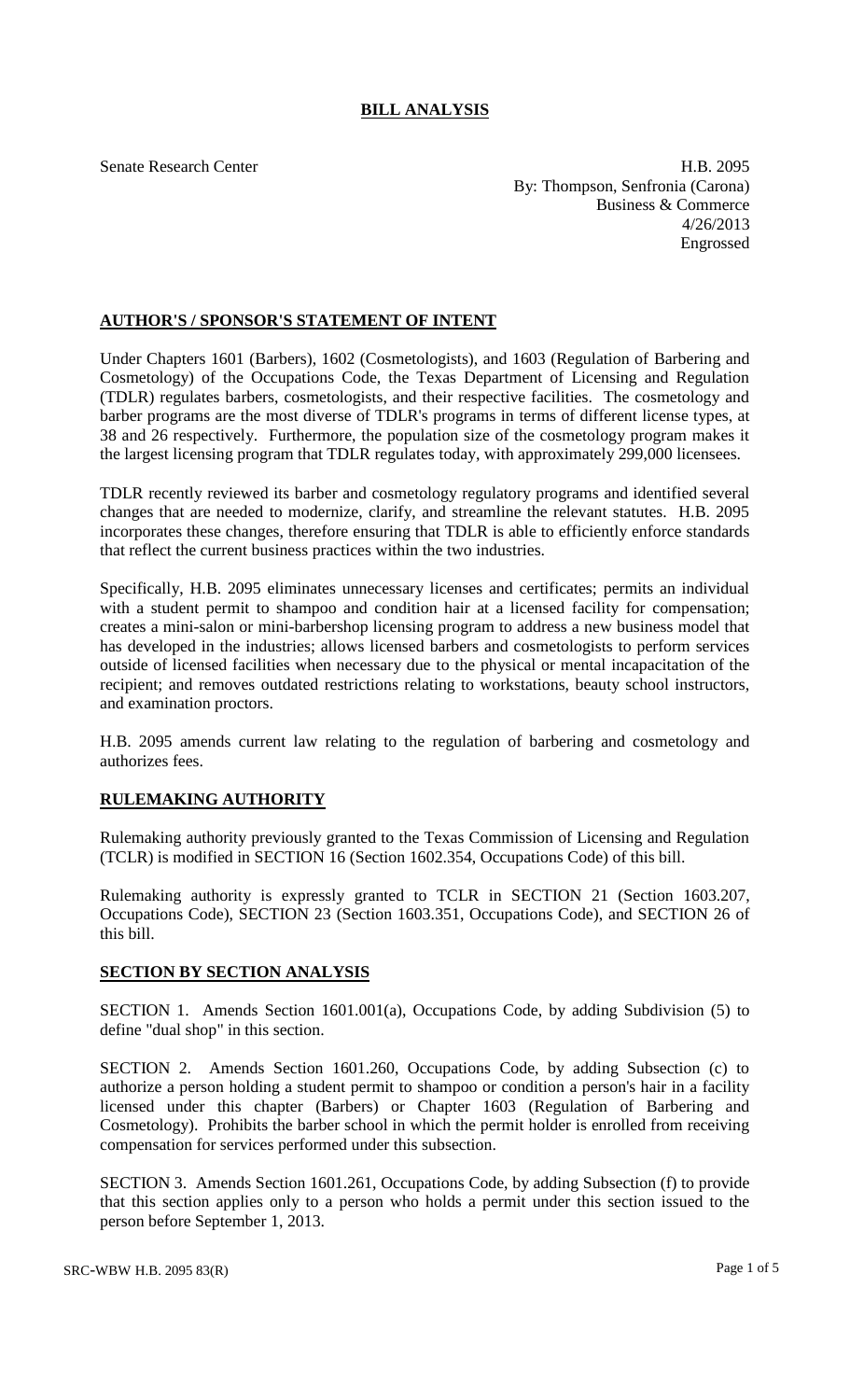SECTION 4. Amends Section 1601.301, Occupations Code, as follows:

Sec. 1601.301. PERMIT REQUIRED. (a) Adds a dual shop to the enumerated businesses that a person is prohibited from owning, operating, or managing unless the person holds the appropriate permit.

(b) Requires a person who owns, operates, or manages a barbershop, dual shop, or specialty shop, to submit not later than the third day after the date the shop opens, an application to the Texas Department of Licensing and Regulation (TDLR) for an appropriate permit, accompanied by a fee set by Texas Commission of Licensing and Regulation (TCLR) rule.

(c) Authorizes a person who owns, operates, or manages a barbershop, dual shop, or specialty shop to employ a person holding a student permit under Section 1601.260 (Eligibility for Student Permit) to shampoo or condition a person's hair.

SECTION 5. Amends Section 1601.353, Occupations Code, as follows:

Sec. 1601.353. REQUIRED FACILITIES AND EQUIPMENT. Deletes from the list of required equipment in a barber school a liquid sterilizer for each workstation. Makes nonsubstantive changes.

SECTION 6. Amends Subchapter J, Chapter 1601, Occupations Code, by adding Section 1601.455, as follows:

Sec. 1601.455. SERVICE AT UNLICENSED LOCATION. (a) Defines "licensed facility" in this section.

(b) Authorizes a person holding a license, certificate, or permit under this chapter to perform a service within the scope of the license, certificate, or permit at a location other than a licensed facility for a client who, because of illness or physical or mental incapacitation, is unable to receive the services at a licensed facility.

(c) Requires that an appointment for a service performed under this section be made through a licensed facility.

SECTION 7. Amends Section 1602.001, Occupations Code, by adding Subdivision (3-a), to define "dual shop" in this section.

SECTION 8. Amends Section 1602.002(a), Occupations Code, to redefine "cosmetology" in this section.

SECTION 9. Amends Section 1602.051, Occupations Code, as follows:

Sec. 1602.051. BOARD; MEMBERSHIP. (a) Provides that the Advisory Board on Cosmetology consists of nine, rather than seven, members appointed by the presiding officer of TCLR, with TCLR's approval, including one member who represents a licensed public secondary beauty culture school and two public members, rather than one public member.

(b) Requires the associate commissioner of the Texas Education Agency (TEA) responsible for career and technical education or the associate commissioner's authorized representative, rather than the associate commissioner of TEA or the associate commissioner's authorized representative, to serve as an ex officio member of TCLR without voting privileges.

SECTION 10. Amends Section 1602.251(c), Occupations Code, to authorize a person licensed by TDLR to practice cosmetology only at a facility operated by a person holding a certain license, including a specialty shop license.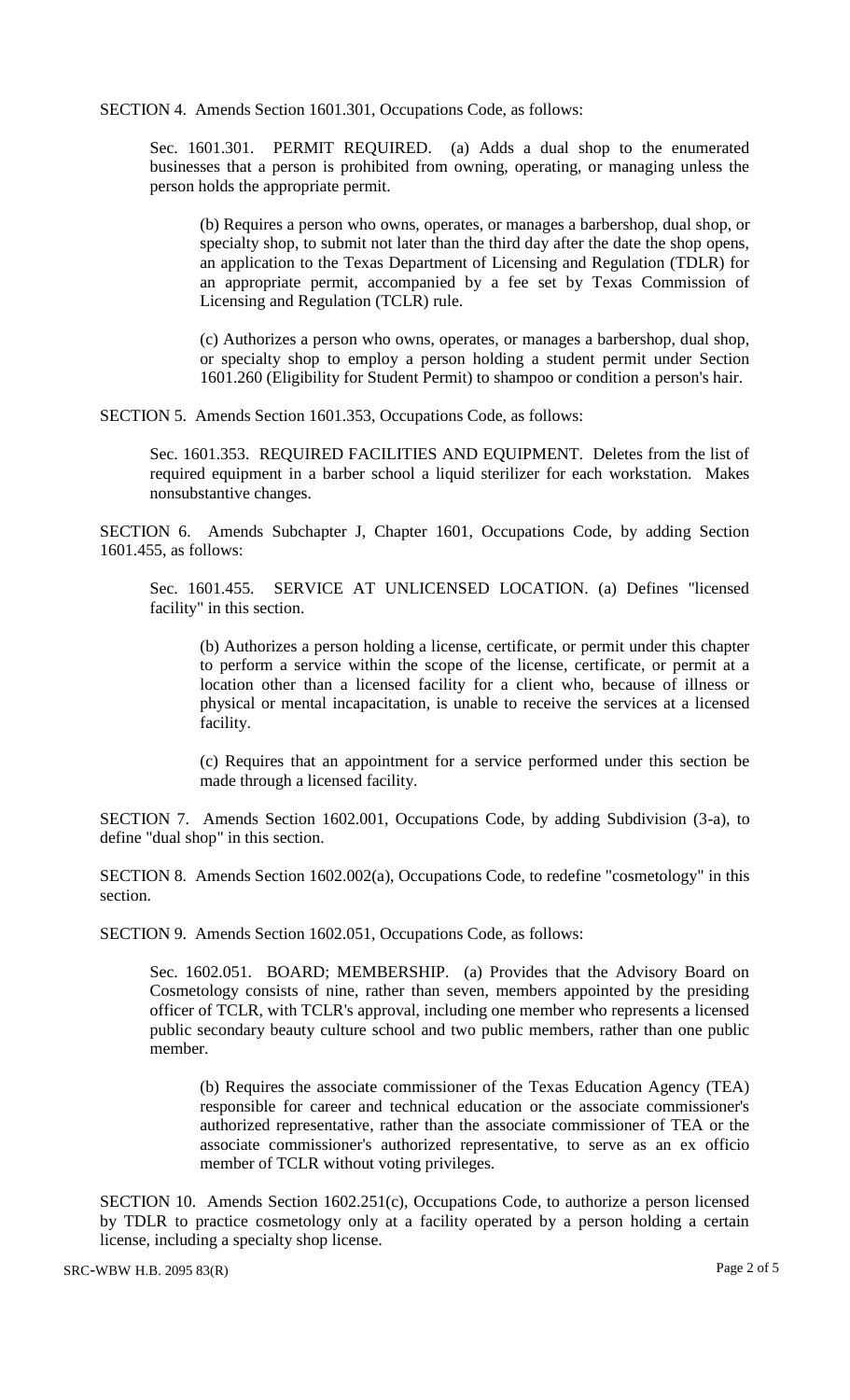SECTION 11. Amends Section 1602.258, Occupations Code, as follows:

Sec. 1602.258. New heading: ELIGIBILITY FOR A HAIR BRAIDING SPECIALTY CERTIFICATE. (a) Authorizes a person holding a hair braiding specialty certificate to perform only the practice of cosmetology defined in Section  $1602.002(a)(2)$  (relating to braiding a person's hair), rather than Sections  $1602.002(a)(2)$ , (3) (relating to shampooing and conditioning a person's hair), and (4) (relating to servicing a person's wig or artificial hairpiece).

(b) Requires an applicant, to be eligible for a hair braiding specialty certificate, to be at least 17 years of age and have the necessary requisites as determined by TDLR in the particular specialty for which certification is sought, including training through a TCLR-approved training program.

SECTION 12. Amends Subchapter F, Chapter 1602, Occupations Code, by adding Sections 1602.259 and 1602.260, as follows:

Sec. 1602.259. ELIGIBILITY FOR A HAIR WEAVING SPECIALTY CERTIFICATE. (a) Authorizes a person holding a hair weaving specialty certificate to perform only the practice of cosmetology defined in Sections 1602.002(a)(2), (3), and (13).

(b) Requires an applicant, to be eligible for a hair weaving specialty certificate, to:

(1) be at least 17 years of age; and

(2) have the necessary requisites as determined by TDLR in the particular specialty for which certification is sought, including training through a TCLR-approved training program.

Sec. 1602.260. ELIGIBILITY FOR A WIG SPECIALTY CERTIFICATE. (a) Authorizes a person holding a wig specialty certificate to perform only the practice of cosmetology defined in Section 1602.002(a)(4).

(b) Requires an applicant, to be eligible for a wig specialty certificate, to:

(1) be at least 17 years of age; and

(2) have the necessary requisites as determined by TDLR in the particular specialty for which certification is sought, including training through a TCLR-approved training program.

SECTION 13. Amends Section 1602.266, Occupations Code, by adding Subsection (c) to authorize a person holding a student permit to shampoo or condition a person's hair in a facility licensed under this chapter or Chapter 1603.

SECTION 14. Section 1602.267, Occupations Code, by adding Subsection (f) to provide that this section applies only to a person who holds a permit under this section issued to the person before September 1, 2013.

SECTION 15. Amends Section 1602.301, Occupations Code, by amending Subsection (b) and adding Subsection (c), as follows:

(b) Prohibits a person from operating a vocational cosmetology program in a public school or lease space on the premises of a beauty shop, specialty shop, or dual shop, to engage in the practice of cosmetology as an independent contractor unless the person holds a license issued under this chapter.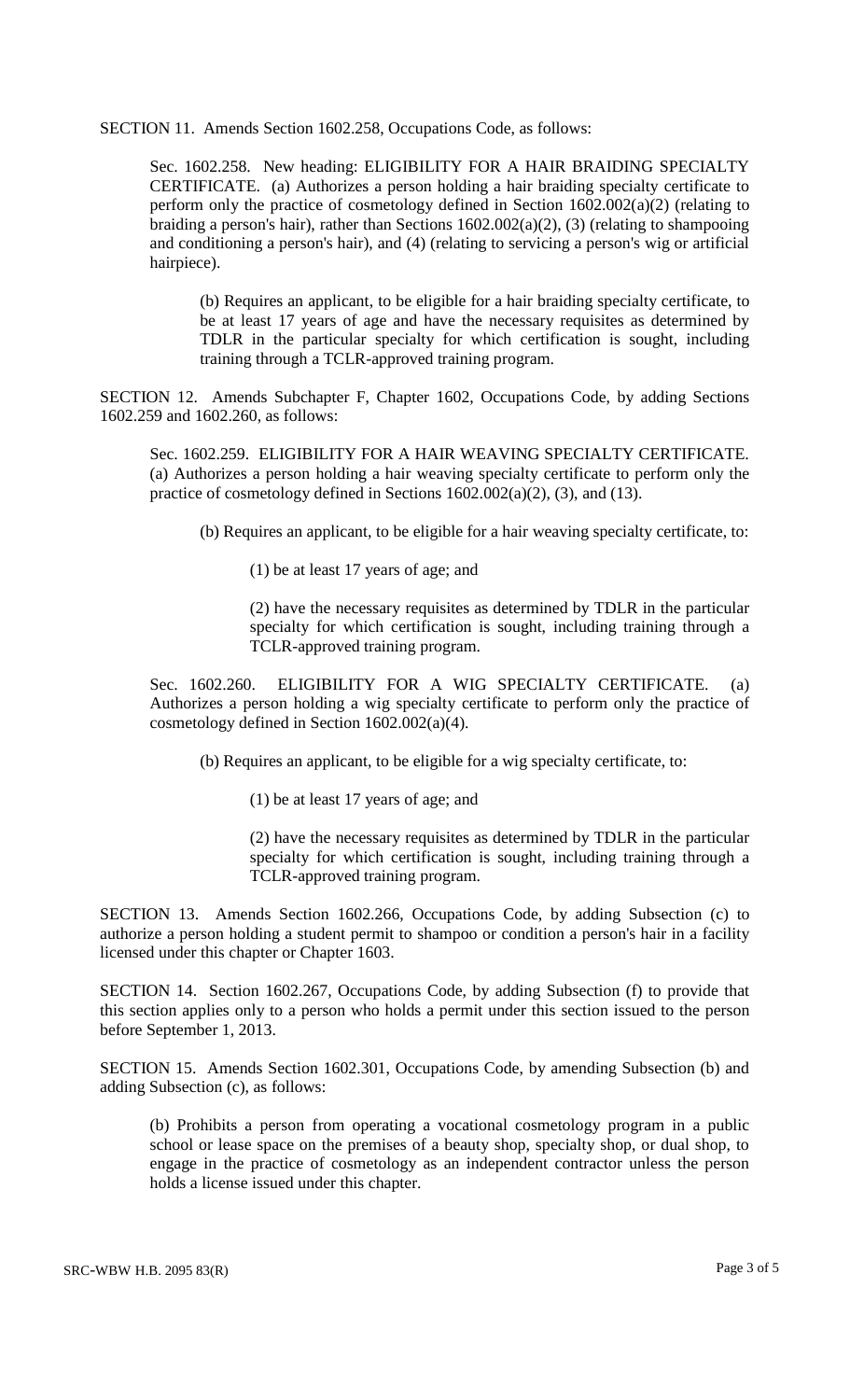(c) Authorizes a person who owns, operates, or manages a beauty shop, specialty shop, or dual shop to employ a person holding a student permit under Section 1602.266 (Student Permit) to shampoo or condition a person's hair.

SECTION 16. Amends Section 1602.354(a), Occupations Code, to provide that participation in continuing education programs is mandatory for all license renewals other than renewal of a shampoo specialty certificate.

SECTION 17. Amends Section 1602.403(c), Occupations Code, to prohibit a person holding a beauty shop license or specialty shop license from employing certain persons, including a person to shampoo or condition a person's hair unless the person holds a shampoo apprentice permit or student permit.

SECTION 18. Amends Subchapter I, Chapter 1602, Occupations Code, by adding Section 1602.407, as follows:

Sec. 1602.407. SERVICE AT UNLICENSED LOCATION. (a) Defines "licensed facility" in this section.

(b) Authorizes a person holding a license, certificate, or permit under this chapter to perform a service within the scope of the license, certificate, or permit at a location other than a licensed facility for a client who, because of illness or physical or mental incapacitation, is unable to receive the services at a licensed facility.

(c) Requires that an appointment for a service performed under this section be made through a licensed facility.

SECTION 19. Amends Section 1602.451(a), Occupations Code, to require the holder of a private beauty culture school license, among other requirements, to maintain on duty one licensed instructor, rather than one full-time licensed instructor, for each 25 students in attendance.

SECTION 20. Amends Section 1602.456, Occupations Code, by adding Subsection (b-1) to prohibit a private beauty culture school or public school in which a student permit holder is enrolled from receiving compensation for services performed under Section 1602.266(c).

SECTION 21. Amends Subchapter E, Chapter 1603, Occupations Code, by adding Section 1603.207, as follows:

Sec. 1603.207. MINI-SALONS AND MINI-BARBERSHOPS. (a) Defines "mini-salon or mini-barbershop" in this section.

(b) Authorizes TCLR to adopt rules for the:

(1) licensing, permitting, operation, inspection, and reporting requirements of a mini-salon or mini-barbershop;

(2) fees required to issue or renew a license or permit for or to inspect a mini-salon or mini-barbershop; and

(3) sanitation standards required for a mini-salon or mini-barbershop.

(c) Requires that a mini-salon or mini-barbershop licensed, certified, or permitted under this section meet the requirements of a barbershop, beauty shop, dual shop, or specialty shop licensed, certified, or permitted under this chapter, Chapter 1601, or Chapter 1602 (Cosmetologists).